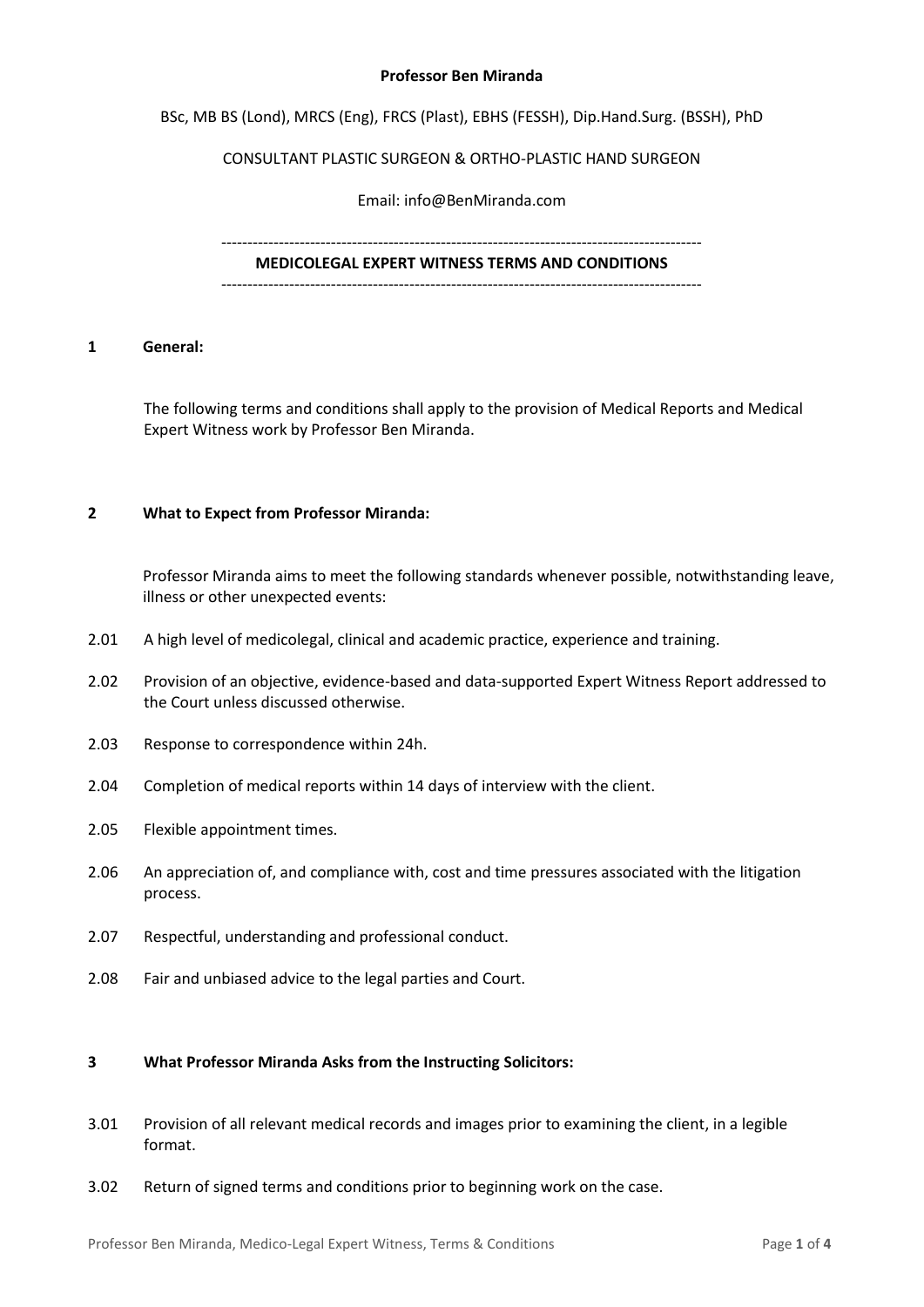## **4 Medical Negligence & Personal Injury Reports:**

- 4.01 A typical Advisory Report fee would range between £550 £1100, depending on the volume of records for review and complexity of issues to be addressed.
- 4.02 A typical Court Compliant Medical Report fee, including clinical examination and notes review, would likely be considerably higher, in the approximate range of £1100 – £2500, depending on the volume of records for review and complexity of issues to be addressed.
- 4.03 Professor Miranda's fees are based on an hourly rate of £275 per hour, including clinical examination, medical notes review, report preparation, charged in 15-minute blocks.
- 4.04 When a chaperone is required for clinical examination, this will be provided and will incur an additional fee of £100.
- 4.05 When an interpreter is required for a non-English speaking patient, the Instructing Solicitor must ensure an impartial interpreter is made available; this will also incur and additional fee of £100.

# **5 Court Attendance & Attendance with Counsel:**

- 5.01 Professor Miranda's fees are based on an hourly rate of £275 per hour for all related work, including Joint Statements, Court Preparation and Case Conferences.
- 5.02 Booking Professor Miranda to give evidence as an Expert Witness in court will be charged at £2500 per full day, or £1500 per half day.
- 5.03 To keep costs reasonable and proportionate, conference by telephone or video is preferred.

## **6 Expenses & Travel:**

- 6.01 All reasonable expenses are to be paid in full, including but not limited to: First class rail travel, business class air travel, car mileage at £1.20 per mile, taxi fares, hotel accommodation (4 star).
- 6.02 Short distance travel time is charged at £275 per hour, in 15-minute blocks, unless otherwise agreed in advance e.g. for long distance travel journeys.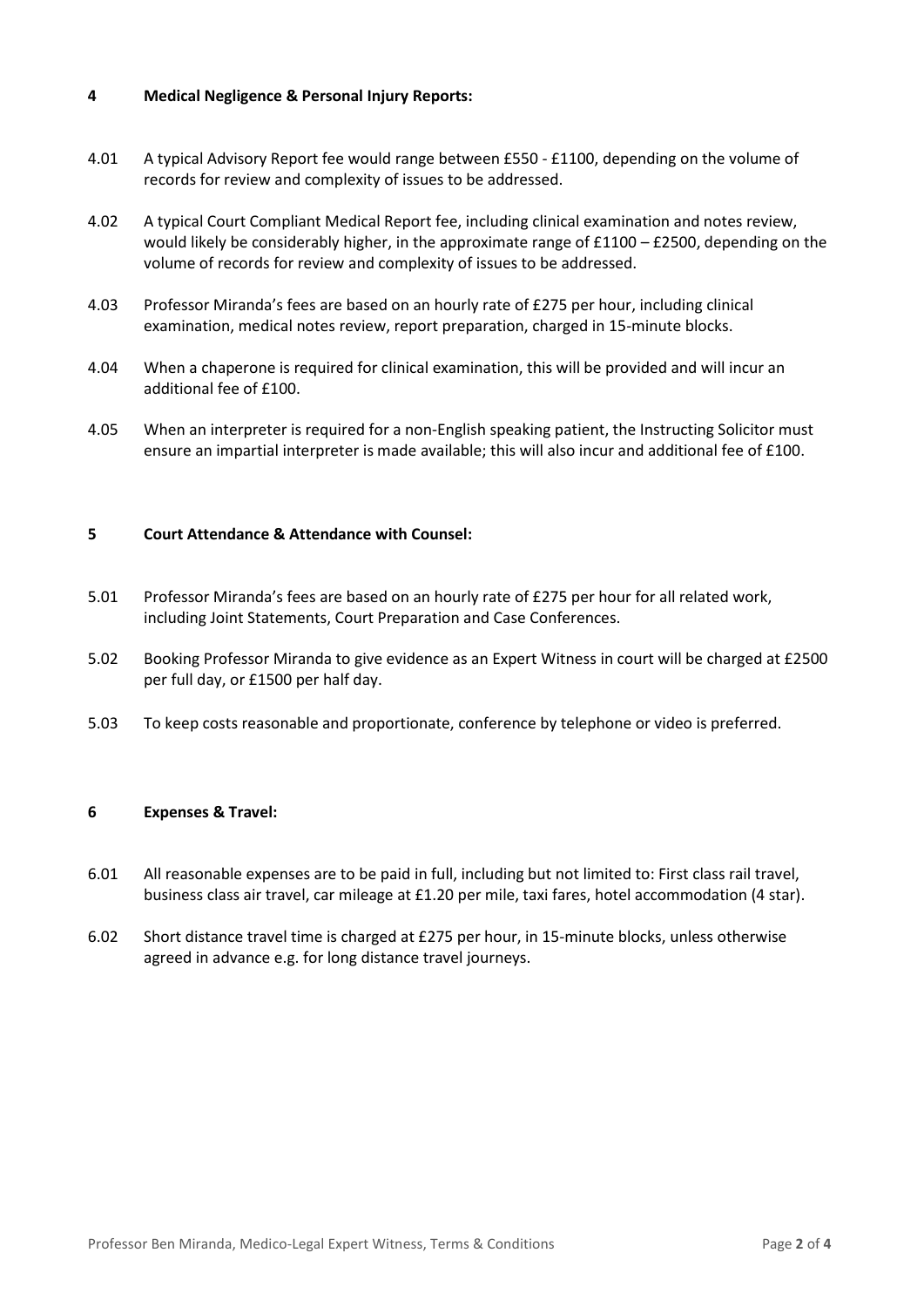# **7 Payment Terms:**

- 7.01 Professor Miranda will **readily consider deferred payment** arrangement on request.
- 7.02 Unless otherwise agreed in advance, the instructing Solicitors shall pay Professor Miranda all sums within 30 days of the date of invoice. If the instructing Solicitors are late in payment, interest at three percent per annum above the base rate for the time being of Barclays Bank PLC will automatically be added to the sum due. Professor Miranda reserves the right at all times to require advance payment for all written reports prior to supplying the report(s) to instructing Solicitors.
- 7.03 The amount due to Professor Miranda shall not be subject to reduction as a result of a detailed assessment of Court imposed limitation. It shall be the sole responsibility of the instructing Solicitors a) To ensure that Professor Miranda's charges are no higher than reasonably necessary for the purposes of the litigation, and b) In Legal Aid cases, to obtain prior approval of Professor Miranda's charges from the Legal Services Commission.

## **8 Cancellation:**

- 8.01 Medical Reports: If the instructing solicitor cancels their request for a Medical Report prior to completion, Professor Miranda will be entitled to charge an appropriate fee reflective of the work and administrative time to the date of cancellation.
- 8.02 Clinical Examination: If a Consultation is booked for Clinical Examination, and then subsequently cancelled, Professor Miranda will be entitled to charge an appropriate fee reflective of the work and administrative time to the date of cancellation. If such cancellation occurs on the day before Consultation, Professor Miranda will be entitled to charge an additional hour of work on top of this fee; if cancellation occurs on the day of Consultation or the client does not attend the Consultation without serving notice, Professor Miranda will be entitled to charge in full for all work, administration and travel time encountered.
- 8.03 Court Attendance & Attendance with Counsel: NHS employment requires a minimum of 6 weeks notice for cancellation of operating lists and clinics. Private clinics and operating lists require similar notice for rescheduling. Therefore, if after having asked that a case be entered in the diary, and such attendance is subsequently cancelled, a percentage of the total fee (total fee = rate multiplied by the number of days or half-days requested) will be charged as follows: Notice served with more than 6 weeks / 30 working days = 25% of fees payable, at or less than 6 weeks / 30 working days and more than 3 weeks / 15 working days = 75% of fees payable, at or less than 3 weeks / 15 working days = 100% of fees payable.